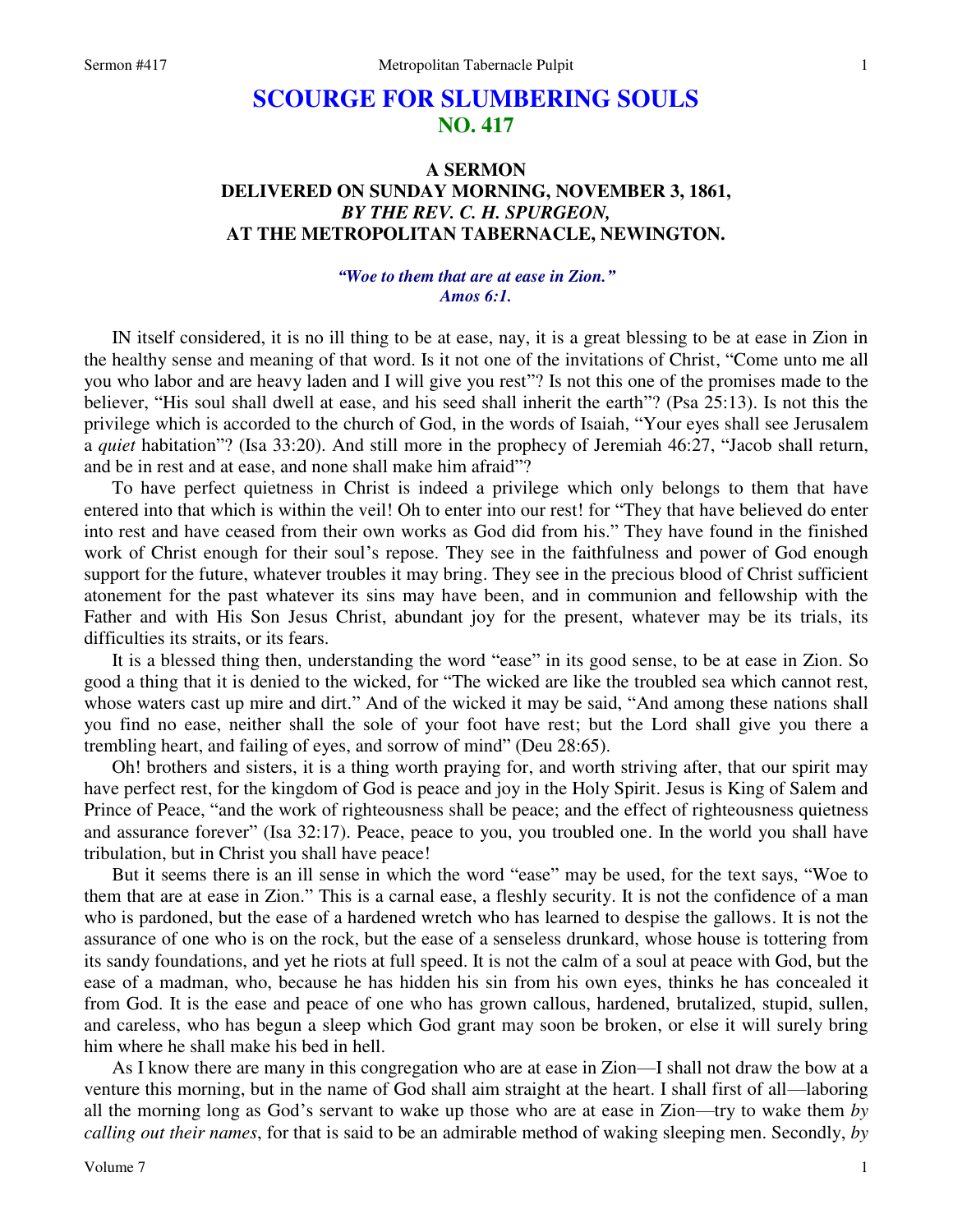*shedding a light upon their eyes*, for there be many who can sleep in the night who will not sleep so comfortably in the day, and then, thirdly, *by sounding the trumpet in their ears*. Ay, and such a trumpet, that if God the Holy Spirit be here, it shall sound like the blast of the archangel, and make those quiver with fright, even if they turn not unto God! But all these things will fail unless the Holy Spirit, who quickens those who are dead in trespasses and sins, shall be present to wake and to save these sleepers!

**I.** First, in order to the awakening of the many who are at ease in Zion, we will CALL OUT THEIR NAMES—which are to be found in the chapter before us.

**1.** The name of the first sleeper in Zion is *Presumptuous*. His character is described in the first verse, "They trust in the mountain of Samaria, which are named chief of the nations, to whom the house of Israel came." Alas, proud heart, you come to this house, and you go from it quite content and easy because you say to yourself, "I am rich and increased in goods, and have need of nothing." "Let the drunkard tremble," say you, "*I* have always been moral. Let the dishonest bow their heads, *I* have always walked in integrity before men."

And so you wrap yourselves in your good works, and hope thus to stand complete before God. So you trust in your mountain of Samaria and say, "My mountain stands firm, I shall never be moved." I can hardly understand your being at ease in self-righteousness, if you occupy these seats often, for there are none against whom we hurl such thunderbolts as those workmongers, those merit-trusters, who boast of themselves that they are righteous, and deceive both themselves and others. Against no man do we utter sterner denunciations than against him who, going about to establish his own righteousness, has not submitted himself to the righteousness of Christ.

Why, man, your purest works are only dross and dung in the sight of God and your best performances are defiled with the marks of your black hands. They cannot even bear the twilight of an awakened conscience, how, then, will they bear the sevenfold sunlight of God's great judgment day, when He shall bring all things before Him, and everything shall be naked and open? He who trusts in his own works leans upon a broken reed. As well attempt to cross the storm-tossed ocean upon a child's paper boat, or mount to the heaven of God in the philosopher's balloon/ as well attempt to put out the fire of a blazing prairie by carrying in your hand a little water scooped from the neighboring stream, as hope by any means to get rid of your own iniquities by doing better, or of your past sins by future holiness!

I tell you, man, your prayers, your alms-giving, your fasting, your repenting, your church-goings, your chapel-goings, are all as nothing in the eye of Him who demands perfect obedience, and will never accept anything short of perfect righteousness from man. Away, away, away with these gaudy rags! They will be unraveled ere long. You may toil at the loom night and day, but your work shall be torn in pieces and not a shred shall be left, for you are spinning nothing but a spider's web which Justice shall tear in pieces, and like Adam, whose fig leaves could never cover him, you shall cry before God, "I knew that I was naked, and I hid myself." Woe, then, to them that are at ease in Zion, whose name is Presumptuous.

But the great mass of you escape while I speak thus. "No," you say, "We do not belong to that class. We know the Gospel better than that, we are orthodox Protestants, and stand fast with good Martin Luther, and believe that a man is justified by faith, and not by the works of the law." Remember, you may believe that and yet not be justified yourself. You may hold the doctrine plainly enough, but it is one thing to believe in the justification of the ungodly, and quite another thing for an ungodly man to be justified.

**2.** A second name is put before us in the roll, and that is *Not-Now*, or *Procrastination*. Surely there are hundreds of you who will recognize your own surname. See how you are described in the third verse, "You who put far away the evil day." Yes, you are only young apprentices at present, and when your time is out you think it will be early enough to attend to matters of soul-interest. Or you are only journeymen at present, and when you have earned sufficient money to set you up in business, then will be the time to think of God. Or you are little masters, and have just begun business. You have a growing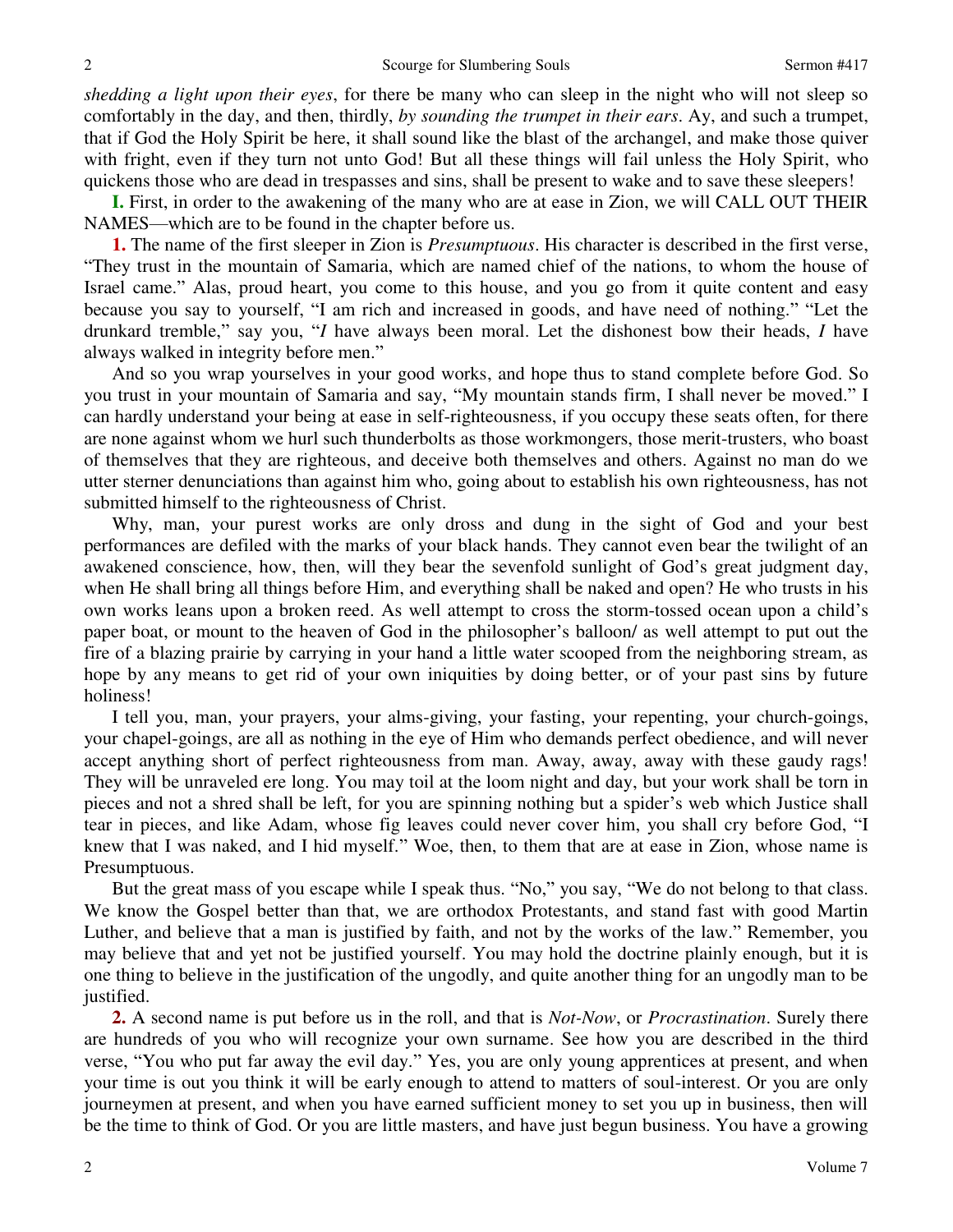family and are struggling hard, and this is your pretense for procrastination. You promise that when you have a competence, and can quietly retire to a snug little villa in the country, and your children have grown up, then you will repent of the past, and seek of God's grace for the future.

All these are self-delusions of the grossest kind, for you will do no such thing. What you are today you will probably be tomorrow, and what you are tomorrow you will probably be the next day, and unless a miracle shall happen, that is to say, unless the supernatural grace of God shall make a new man of you, you will be at your last day what you now are—without God, without hope, and a stranger to the commonwealth of Israel.

Procrastination is the greatest of Satan's nets. In this he catches more unwary souls than in any other. "Not now, not now, not now, time enough, time enough, time enough," says he. "Taste the world's pleasure first. Come, take your swing, go to the end of your tether, and then, pull up all of a sudden and repent." Well knows he that then he will have the same cry for them, "*Not now. Not now*," until they come into the jaws of death and then he will turn around and hiss into their ears the awful words, "Too late! Too late! Too late!" Though he will be as much a liar then as he is now, for it is never too late if the Lord make bare His arm.

Now, might I not look around these galleries, and down upon these pews below, and remember many of you who for these seven or eight years have been hearers of the Gospel from my lips? There have been many times when you have trembled, and been alarmed. You felt like Felix, but like him you cried, "Go your way for this time, when I have a more convenient season I will send for you." Ah! that convenient season has not come yet and I fear it never will. Bless the Lord, there have been many hundreds of you whose own season never came, but the Lord made you come at His convenient season, and not at yours. May it be so with others of you!

But alas! alas! how large a proportion of those who come into this house of prayer still say, "Not now, not now," and put off the day, and will not come, but think they they are to live forever, imagining that the judgment day will never approach, that they shall never have to give an account before God, and so they go on in their sins till the chapter shall end, and the *finis* shall be written in black letters—for, "Depart you cursed!" shall be their sentence.

**3.** The third name is *Evil-doer* or *Sin-lover*. "They cause the seat of violence to come near." Into the house of God there are many come who still persevere in their sins, though not so comfortably as they would have done if they had neglected the means of grace. Many, I know, have come here, who at last said, "Well, this will not do. I cannot hear the Gospel and have the shop open on Sunday. I cannot act as I have done in my business, and yet be a seat-holder there—*one* of the two must be given up." And God has given them grace to serve JEHOVAH and renounce Baal.

But ah! there is a large proportion who are undecided. Where were you last night? Here you sit, and who would know but that you are the greatest saints out of heaven? But perhaps, some time or other last week, you sat where none would know that you were the basest sinners out of hell. Many attend the synagogue of Satan, as well as the synagogue of God. Some can give the right hand to religion, while the left hand clasps their iniquity. Oh, those sweet sins, those darling sins that men hug and press to them, though they might as well put a viper in their bosom and hug it there, while all the while it infused its venom into their veins.

How many *must* indulge their sins! They would have Christ, but they must have their cups too. They would follow the Savior, but they must have their chambering and wantonness. They would be Christians, but oh, it is a hard road and a narrow one, and they cannot give up their sweet lusts. O soul, am I not calling out your name now? Do I not now describe your character to the very life? Lover of sin, the day shall come when you will hate your sin because of the punishment it shall bring you—for he that woos sin, woos punishment, he that loves iniquity drinks a cup which is sweet at the brim, but the dregs! The dregs! The dregs! which must be drained, how direful shall be that burning draught. Oh! the draining of those dregs will last throughout eternity, an eternity of hell.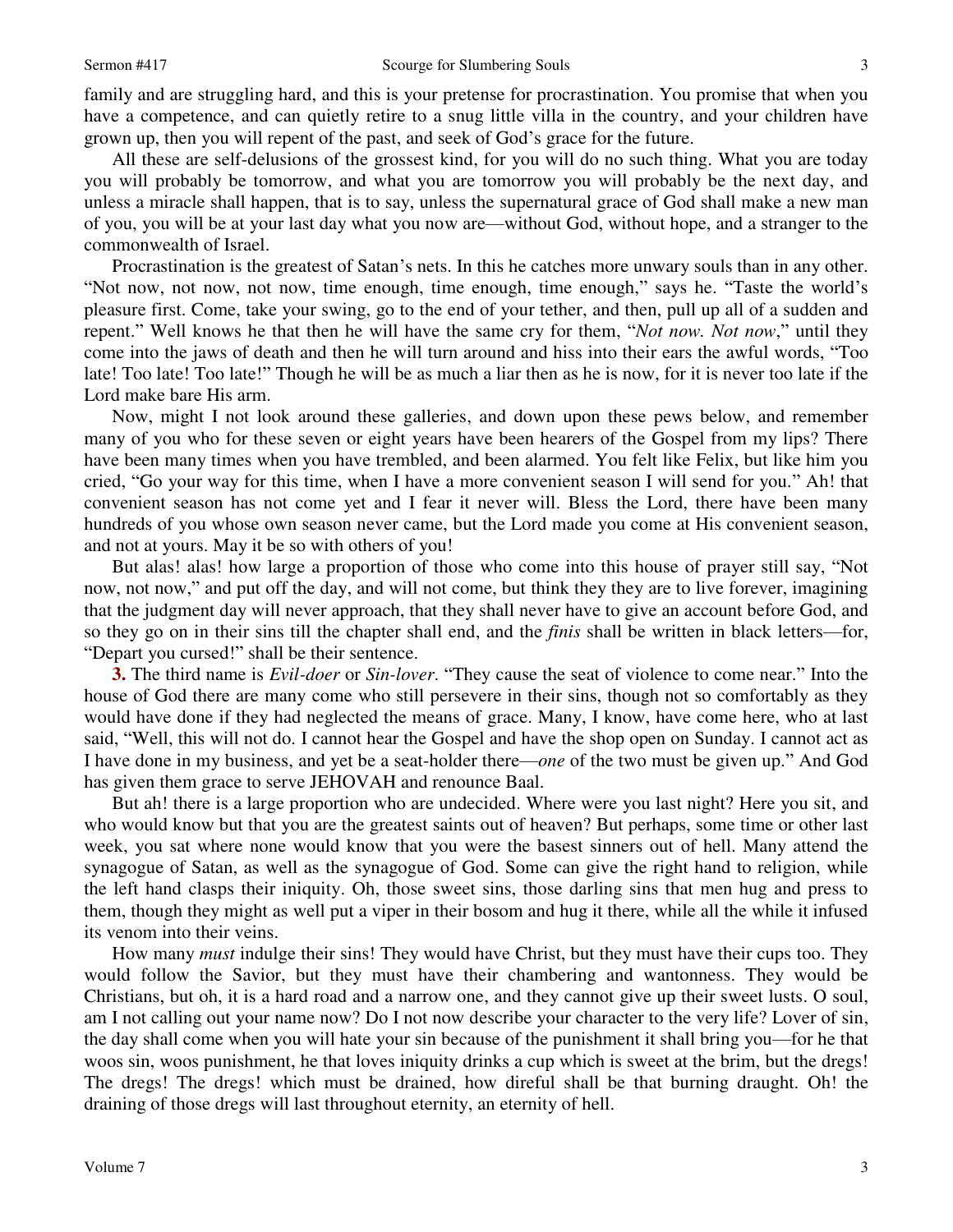**4.** The next name is *Love-self*. "They lie upon beds of ivory and stretch themselves upon their couches, and eat the lambs out of the flocks, and the calves out of the midst of the stall." This was not wrong. If they had a bed of ivory, there was no more objection to their lying upon that than to their lying upon a common couch. There can be no reason why persons blest with rank in life where they can use these things should not use them, for every creature of God is good and nothing to be despised, but to be received with thankfulness. Their fault was this, that they lived only for self-indulgence. They come under the category of those described by the apostle, "whose God is their belly." They lived only to eat and to drink, to be merry and to make merry with their friends.

You know I am no ascetic, my humor is far too warm and genial for me to claim association with John the Baptist, whose meat was locusts and wild honey. My sympathies run with the Master, of whom it is said, "The Son of man came eating and drinking." But still I must, even as He did, protest against those who live only for the flesh, who are simply strainers for meat and drink, whose life-work is to provide food and raiment, who are satisfied as long as they have the richest dainties, and the choicest wines. Who even come up to the house of God because they love to have their ears regaled with sweet sounds, and even God's prophet is to them as one who plays a goodly tune upon a pleasant instrument. Self-indulgence! Oh! this is the God of many! They live not for Christ—what do they do for Him? They live not for His church—what care they for that? They live for self and for self only!

And mark, there are such among the poor as well as among the rich, for all classes have this evil leaven. Self-honor, self-seeking, these be your gods, O Israel, and multitudes dance and sing in honor of the beloved deities. Fullness of bread often brings on emptiness of heart, and there are many who are like the Israelites in the wilderness, while their meat is yet in their mouth, the wrath of God comes upon them, because their meat is the offering which they offer at the shrine of their God, and that God is their belly.

Do I not speak to some such here this morning? Probably those to whom this most applies will say, "Well I do not think that is for me." Probably it is for you, then, for this is a charge to which no man would like to plead guilty. Among all the sins that are confessed, nobody ever confessed covetousness. No, he only exercises a proper discretion in taking care of himself. He thinks that the excellent of the earth ought to be provided for, he puts himself down among them, and therefore takes care that he should have not only his bread and his water given him, but whatever else he may desire besides. O selflover, remember there are no pampered tables and choice confectioneries in hell. Awake, then, from your dreamings!

**5.** It seems that among those who were at ease in Zion, was one called *Careless*, an individual who belongs to a very large family—we may give him another name, *Giddy, Light-hearted*. He is described in the fifth verse, "That chant to the sound of the viol, and invent to themselves instruments of music, like David; that drink wine in bowls, and anoint themselves with the chief ointments."

You know how many we have, even amongst those who frequent our sanctuaries, who say, "Begone, dull care." They never sit down for half an hour, and turn over the Word of God to see whether these things are so. "No," they say, "let well enough alone." They are happy, they are comfortable for the present, and like butterflies, while it is a bright summer's day, they think the winter is far off. Their whole life is spent in levity. We may call them the froth of society. There is nothing solid in them, they are not solid enough even to be desperately wicked.

Even their religion is carelessness. They sing a hymn as though it were a song, when prayer is offered—and they will sometimes go to prayer meetings—they are criticizing the terms which are used before the mighty God. Sometimes they venture to make a profession of religion, but you might hope to build a palace with pillars of smoke, or adorn a queen's brow with dewdrops, sooner than find any truth in their godliness.

Their convictions are always superficial—a sort of scratching of the soil as with the old plows, but there is no sub-soil plowing, no turning up and breaking the clods, no tearing up of the vitals of their consciences, no revelation of themselves to themselves. Like stony-ground hearers, they receive the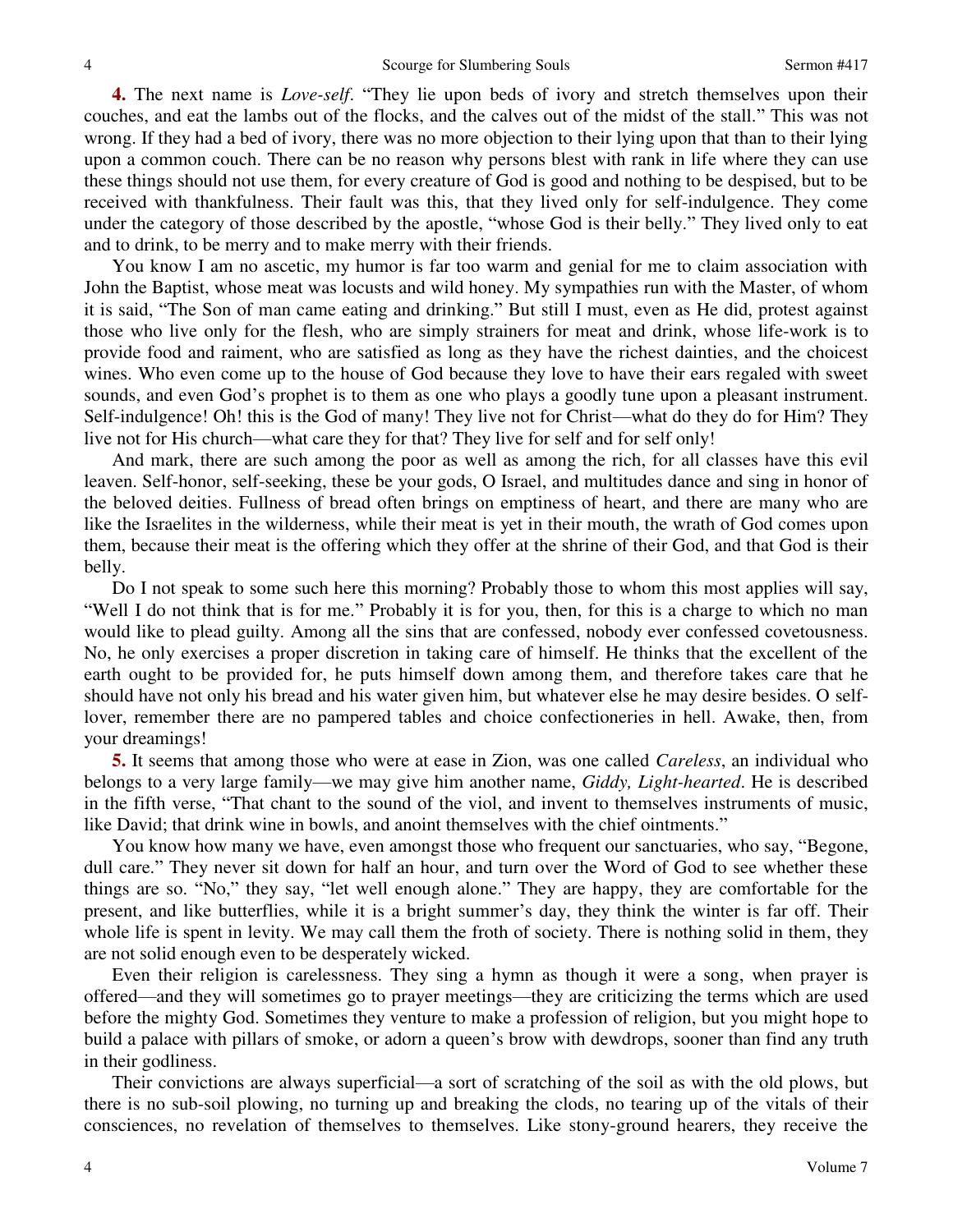Word with gladness, but they have no depth of earth, and after a little while, when the seed springs up, it withers away. Not here and there do we find such, but there are very many careless souls who will never give themselves the healthy exercise of thought. Woe unto you, woe unto you, if thus you are at ease in Zion!

**6.** And now, to call out the last name in the list, there is one called *Crossless*. He is described in the sixth verse, "And they are not grieved for the affliction of Joseph." It is an awful thing to live in this world without a cross! I have heard of one who, being told of another, that he had never any trials, said he should not like to live in the same town, for he was sure something terrible would happen to him.

I was once preaching in a country village where there was an estimable pastor who seemed to have a very quiet and nourishing little church, and I said to him, "Now, yours is the course of life I should prefer, to be quiet and secluded, and not to have an excess of labor. You," I said, "seem to have no trials." Ah! it was not long after, he had the most crushing of trials that could happen to man, and his brain reeled beneath it. And so, no doubt, if a child of God should be a little while without a trial, it is only because there is another one coming, and he is having a little respite because a very heavy blow is about to fall upon him. As John Bunyan says in his simply-put rhyme—

### *"A Christian man is seldom long at ease, When one trouble's gone, another does him seize."*

It is written of the ungodly, "Moab has been at ease from his youth; he has not been emptied from vessel to vessel." There are such in this congregation. You never had a great trouble in your lives. Some little things that you have elevated into trials by sentimentalism have fallen upon you, but you have never had any great rackings of mind, no great temptations, or trials, or losses, or crosses, and you are comfortably saying, "I am favored because I have none of these."

I think I may add that you are highly abhorred, for only they escape the rod whom God disowns, just as a man dares not chasten another man's child, but is sure to chastise his own, if he loves him. You have escaped crossless till now, take care, your being at ease in Zion on this account is very dangerous. Oh! may God awaken you as I thus describe your case and call out your name.

**II.** And now, having thus passed through their names, we come to SHED SOME LIGHT UPON THESE SLEEPERS' EYES.

Ah! brethren, this time we have a hopeless errand! It is of no use shedding any light upon these people's eyes, that will not wake them, for, truth to tell, they are sleeping with the sun of heaven shining upon their eyelids, for the text says they are "at ease *in Zion*." They were not at ease in Ethiopia, where they have never heard the Gospel They were not at ease in Sheba, or the ends of the earth where no warning prophets had been sent. They were at ease in Zion where Wisdom cried aloud in the streets, where her oracles were in every house, and where her servitors stand at every door.

What is the use of bringing light to these people? We shall not waken them so, but perhaps we may do it by reminding them of this light. And oh, while I do this, my dear hearer, if there is any value in your soul, and if it is worth while to be saved, I pray you hear for yourself. "He who has ears to hear, let him hear," while I do in God's name, perform the sorrowful task of endeavoring to shake you in your sleep!

In the first place, you are asleep, *but you know your danger*. Ah! how many of you foster the sins which *you know* will destroy your souls. You put your hands into the fire knowing it will burn you, ay, and you have the festering blisters still upon you where you were burnt before! You leap into the furnace knowing that you will be consumed, while you can hear the cries of those who, as your companions, have already felt the heat!

Oh, I beseech you to remember that to sin in the light is to sin with vengeance, to sin against knowledge is to sin seven times over. He that sins in Sidon or in Tyre is but a petty offender compared with sinners in Chorazin or Bethsaida. According to the degree of privilege is the degree of sin. He that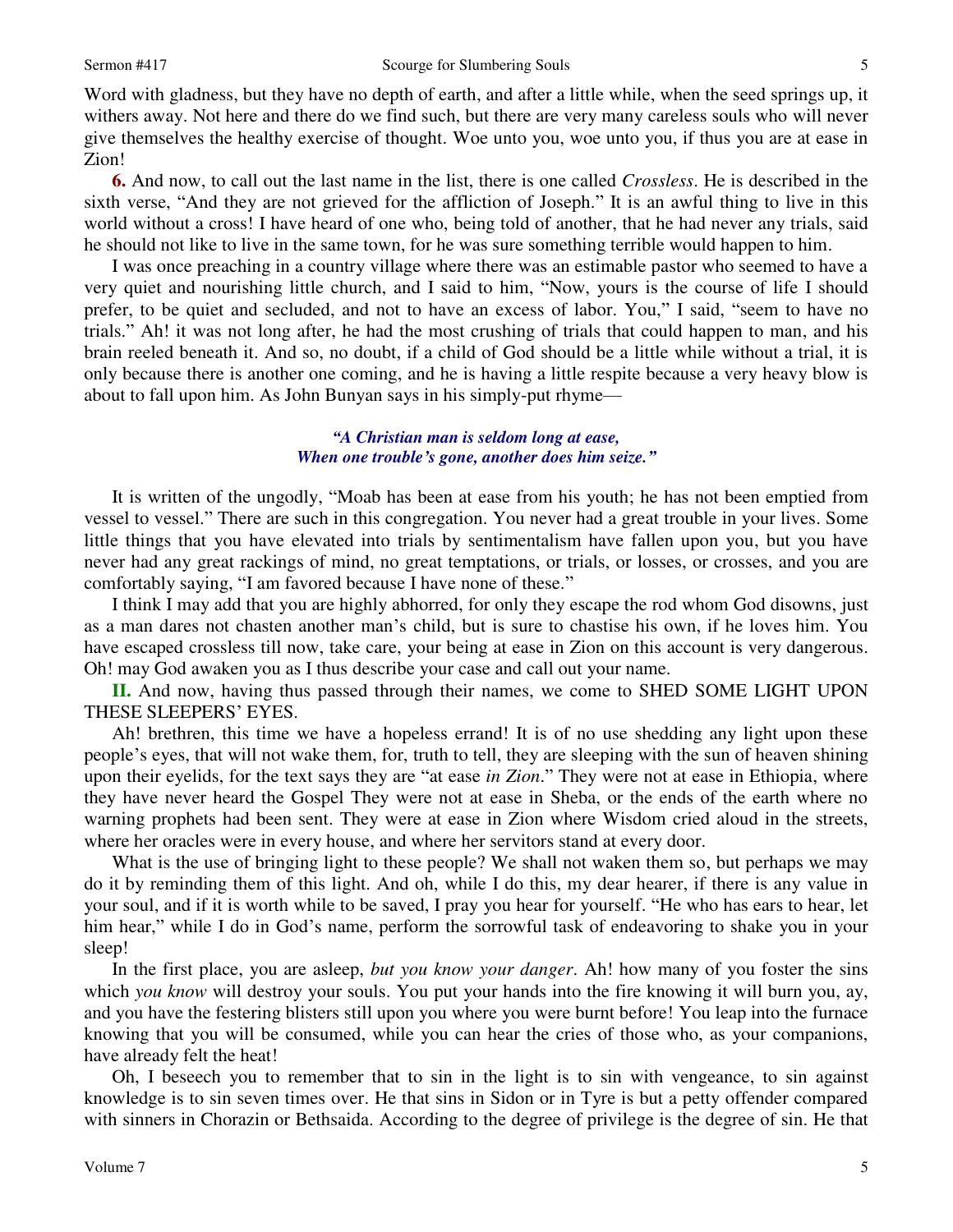leaps over hedge, and bar, and post, to destroy himself, is a self-destroyer indeed. He that starves with bread in his hand deserves to starve. He that cries of sickness when the physician lives next door, and he refuses to call him in, deserves to die. He that perishes when Christ's cross is lifted up, when the brazen serpent is held up before his eyes, and he is bidden to look to it, deserves that the fiery serpent should bite him, and that the poison should rankle in his veins. Oh! sin not, I pray you, for you cannot sin so cheaply as others. Strange paradox—to die in the light is to die in the thickest darkness.

But again, *you frequently have arousings*. Oh! I pray God I may never be found among the list of those sleepy preachers, who will let their congregations continue peacefully in their sins. I appeal to you, what man's smile have I ever courted, or what man's frown among you have I feared? Have I always been harping upon some sweet doctrine, saying, "Peace, peace, where there is no peace"? Have I not told you what sin will bring upon you? Have not these eyes wept over you, while I have cried, "Oh! that you knew your end, that you would consider these things"? Has not this throat been hoarse when I have called out after you in God's name, as you were going along the downward path?

I have heard of a preacher, who in order to be spiritual gave up his ministry, because he said it was written, "In the sweat of your brow shall you eat bread." Little was he fit for a minister, for he would soon have known that ministry is the hardest of toil. He who does not know how to combine the two things, to minister and yet to eat his bread with the sweat of his brow, is not a minister of God. If I have preached in such a way that I have found my ministry a light labor, if the preaching of a sermon has been to me but a trifle to be played with, then God be merciful to me for this great evil!

But be assured, it is not so. I have come forth some Sunday mornings with the burden of the Lord upon my heart, till I have been bowed down with the weight, and there is not a Sunday night, and has not been for many a day, when I do not come on this platform in such a state both of body and soul, that I pity a dog who has to suffer what I have, under the terror and the weight of the awful responsibility of having to preach to such a crowd as this.

If you perish, any one of you, it is not because I have not warned you. It is not because I have not shunned to use plain language, or have selected courtly phrases to make you think me eloquent. I have come down upon your consciences as with a sledge hammer. I have sought to dash at your hearts that you might turn unto the Lord my God. Woe, then, to those that are at ease under a faithful, laborious, and earnest ministry! God have mercy on such! They need it. O Lord! we pray You lay not this to their charge!

But more than this. Have you never thought of it—you who are unsaved in this congregation, and yet are so continually here—*that everything in this place cries out against you*? As often as the pool beneath me is opened, and the ordinance of baptism is administered, every candidate descending into the pool bears witness against you, for as they say, "I am on the Lord's side," they leave you behind, and you have this reflection—oh, that you would let it work in you—that you dare not confess Christ.

And tonight, when that table shall be spread with the blessed emblems of His body and of His blood, they will cry out against you. The bread will say to you, "You have never eaten the flesh of Christ." The blood will cry to you, "You have never been able to drink of His blood." The whole communion, as it sets forth the dying of the Lord, will say to you, "You have no interest in Calvary, you have no part or lot in this matter, you are still in the gall of bitterness and in the bonds of iniquity."

And as each shall partake of that ordinance, you will see the hoary-head receive it, and he will speak to you hoary-headed sinners, old in sin but not yet babes in grace, growing, like dried-wood, only the more ready for the fire. And as the young come and take it, they will say to you, "I am young and I know the Savior. You are twice my age and yet you are strangers to Him." You go quickly onwards, but not staying to think of Him who shed His blood for men. But perhaps you say that there are hypocrites among them. Then the very hypocrites warn you and silently testify. Watch yourself, that you be not a hypocrite.

Why, look at this morning's service, if you are still at ease in Zion, every part of it has been accusing you. We sung this morning, "Welcome sweet day of rest." Is it the day of rest for you? That is to say, in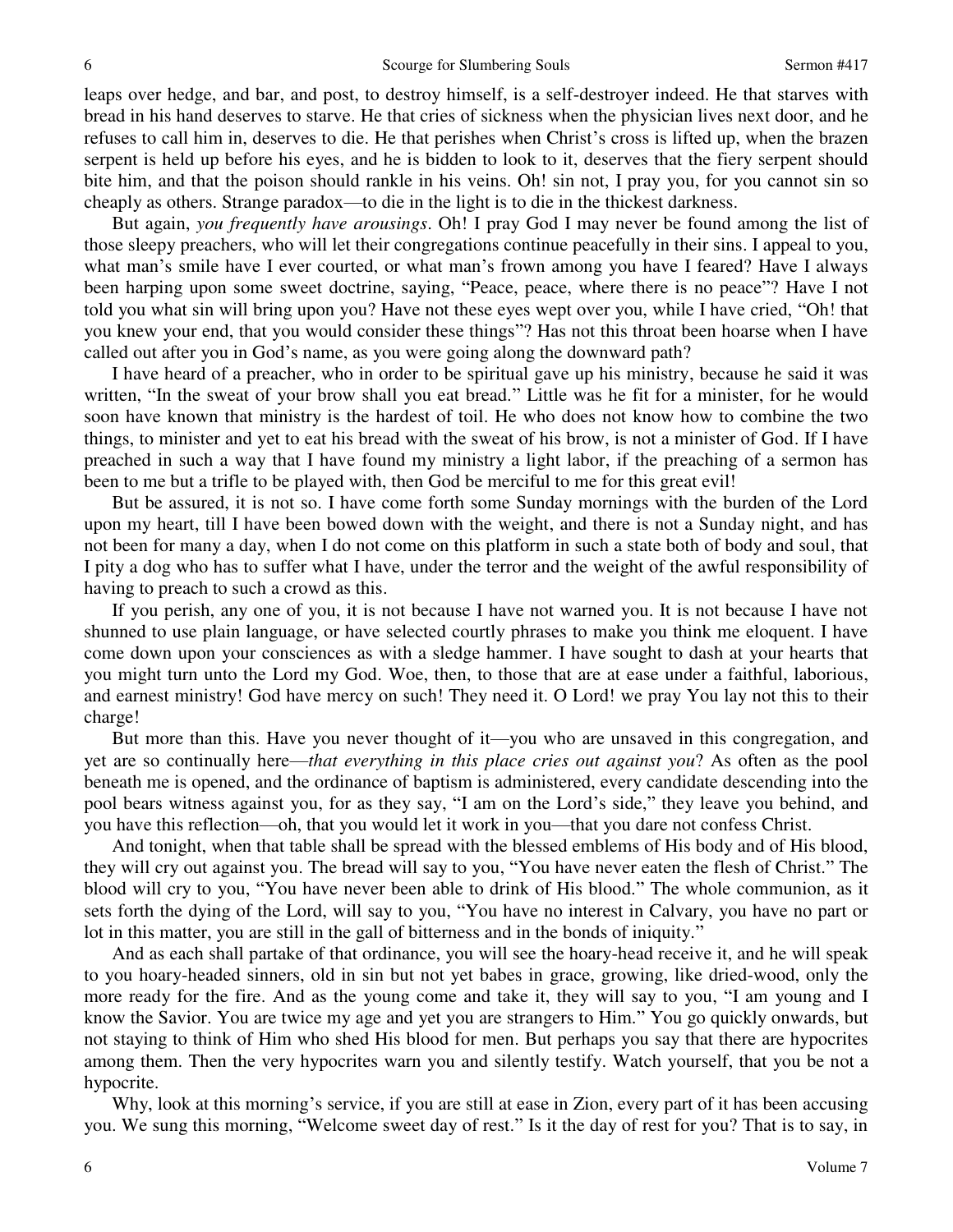a spiritual sense can you rest yourself in Christ? Do you feel any comfort in the rising of the Lord from the tomb? Could you join in the last verse—

#### *"Sit and sing myself away, To everlasting bliss?"*

Why, was it not a lie upon your lips, unless you are a believer in Christ? And then came the reading of the Word, was not every verse a thunderclap against those who are at ease in Zion? And then came the prayer, and while we prayed for God's people, and your heart wandered, was not the prayer an accusation before almighty heaven against you? And now comes the sermon, and oh! if that too should be slighted and despised, think you God shall despise it and slight it? No, verily, "We are unto God a sweet savor of Christ, in those who are saved, and in them that perish: to the one we are the savor of death unto death; and to the other the savor of life onto life."

And do you not see, my dear hearers, that this very house of prayer, if you are at ease in Zion, accuses you? When last Sabbath evening, I saw the crowds outside—the many hundreds—I might say the thousands who stood waiting there, and never gained an entrance, though they were willing to tug and strive, and have their garments rent from their backs in the struggle, if they might but enter and hear the Word—I thought of some of you who come so comfortably into your seats, and yet grow none the better by it.

Oh! it were better for you that you had never been born, if you thus sit and hear the Word, and hear it ringing in your very soul, and yet go away and despise it. Many of those outside will rise up in judgment against you. "That man," say they, "had a seat I might have had, that man kept me out, and I, hearing the Word—who can tell?—I might have received it, but I could not hear, and he heard it and despised it."

He that has the child's bread and treads it under foot deserves to starve. He that has the river of the water of life and will not drink it, but muddies it with his foot, deserves to die of thirst. And what shall we say of many here present? Do they despise their privileges?

Look at the very seat you are sitting in. Why, it cries out against you. How many times have you sat upon it, and how many times have you gone away unblessed? On the week-night, when you were absent, there has been a sinner sat there who was saved. You have occupied that place—well, not so very many times, for we have not been in this house long, but add up the times when you occupied your seat in Park Street, and at the Surrey Music Hall, or Exeter Hall, and how many sermons have been wasted on you? How many invitations to dead ears, warnings to stony hearts? How many cries of God to ears that would not hear, the weeping of an earnest ministry over souls that were as flints, and the earnest exhortation and admonition of a tender heart to hearts that were as granite and would not feel.

Ah! to be at ease in Zion is to be damnably at ease. To be at ease under a faithful ministry is to be at ease in the jaws of hell. To be at ease when the house, and the Gospel, and the Sabbath are all crying out against us, is to be at ease while God is making ready His sword against us.

But I cannot stay longer, nor do I wish to do so! Oh, that my heart had language and could speak without my lips! Oh, that I might fling myself at your feet and say to you, "Why will you die, O house of Israel, why will you die?" I call you to witness that in putting the things of God far from you, you are guilty of willful and aggravated wickedness, for you have been warned, not once nor twice, nor twenty times, but so many times as there are Sabbaths in the year.

But this is not enough for me merely to say that I am clear from your blood. Oh, that you may be clear of it yourselves! Oh! sovereign grace, renew the heart! Oh! Jesus, Conqueror, lead them captive at the chariot-wheels of Your love, and make them bow! No human power can do it, but You can. Do it, Lord, do it for Your glory's sake!

**III.** And now, I come to my last point. God give me strength to urge it, and may the Holy Spirit send it home. The last point is this—TO SOUND THE TRUMPET IN THE EARS OF THE SLEEPERS.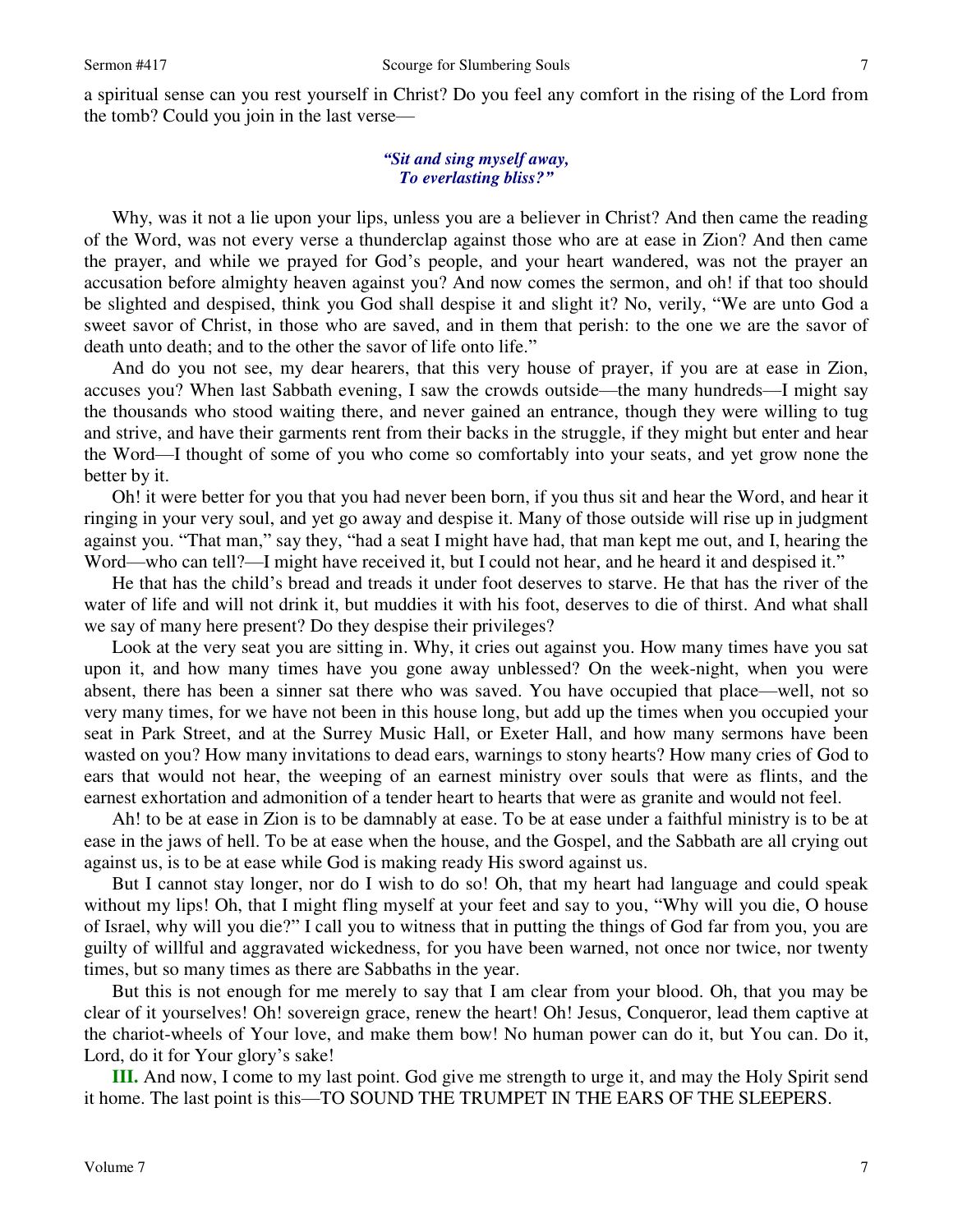My trumpet has no great variety of sound, it has but one note, not one which *I* give to it, but one which is ordained of God in the text. It sounds, "*Woe*! *Woe*! *Woe*!" There is not a man living among us who knows the full meaning of that word, "Woe." Nay, there is not a damned spirit in hell who has got to the bottom of that word, for there is an eternity of duration, as well as an infinity of misery. "Woe, woe to them that are at ease in Zion."

I shall bring out but the gentler parts of the note, and first I say—Woe to you, woe to you, *for how is it at all likely that you will ever be saved*? When a man has not attended the house of God, and is suddenly brought in, we say, "Well, I am glad to see that man come in, who can tell?—the ministry may be blessed." I have noticed that in the innumerable cases of conversion which we have had in this place, the majority have been persons who had not heard the Word long. There have been some few persons who have for five, or six, or ten years, been regular attendants, but these are not many. The majority of cases are those out of the streets and the world, who had lived in the habitual neglect of the Word of God. They came in and the Word was with power to their souls. I am not to account for fact! I have only noticed it, and I state it as the result of a pretty wide observation.

Now, how are you to expect to be blessed? I know God can do all things. We are not to limit the Holy One of Israel, but what are the means to be used with you? "Sickness," you say, "perhaps will bless me." But you have been sick, you have had a fever, perhaps the cholera, and you thought you repented, but you did not. Why should you be smitten any more? You will revolt more and more. Perhaps you say, "If I had another ministry, it might be blessed to me." Oh! I pray you to go and find another. I pray you for your souls' sake find another if you think so, but if it is that you have heard a faithful and earnest ministry already, then remember, God's great means has been used, His greatest means—the preaching of the Word! How then can you hope to be saved at all?

And then, another thought comes in. You say you have been twenty years a hearer and you are not saved—now is there any probability that you ever will be? God is Sovereign, He can save you—we are only speaking now of probabilities—does it not seem very probable that if when the Gospel was very new to you and you took a lively interest in it, still it was not blessed to you, that now, when your ears have got accustomed to our voice till you can go to sleep under it—does it not seem probable that you will never have a blessing under it at all, but that the next twenty years, if you live so long, will be as profitless as the twenty that are passed, and so you will go unsaved to your graves?

I think it was Christmas Evans who used the simile of the blacksmith's dog, which when his master first set up in trade was very much frightened with the sparks, but at last he got to be so used to them that he went to sleep under the anvil. "And so," said the good preacher, "there are many that go to sleep under the Gospel, with the sparks of damnation flying about their nostrils." And certainly there be such.

I am told that when they are making the great boilers at Bankside, when a man has to go inside for the first time and hold the hammer, the noise is so frightful that his head aches, and his ears seem to have lost all power of hearing for a long time afterwards. But I also am told that, after a week or two, a person can go to sleep in the midst of these boilers while the workmen are hammering outside, and he would sleep none the less soundly for the noise!

So I know there is such a thing as going to sleep under the most thundering ministry. I know that men get used to these things—used to being invited, used to being warned, used to being thundered at. They have been pleaded with until they sleep under it. Ay, I doubt not they would sleep even if the world were blazing, if the sun were turned into darkness, and the moon into blood, and I think that even the trumpet of the archangel would not suffice to wake them from their lethargy, if they heard it long enough to be accustomed to it.

Oh! then, shall we give you up as hopeless? I think we almost may. If you have heard so long and been unblessed, there is no great likelihood that you ever will be blessed, but you will go on as you have been going, till at last you perish. But remember, for I must sound this trumpet one moment longer, that being at ease in Zion, you are at ease where God will come first. Judgment must begin at the house of God, His fan is in His hand, and He will thoroughly purge His floor. He begins with His own floor, He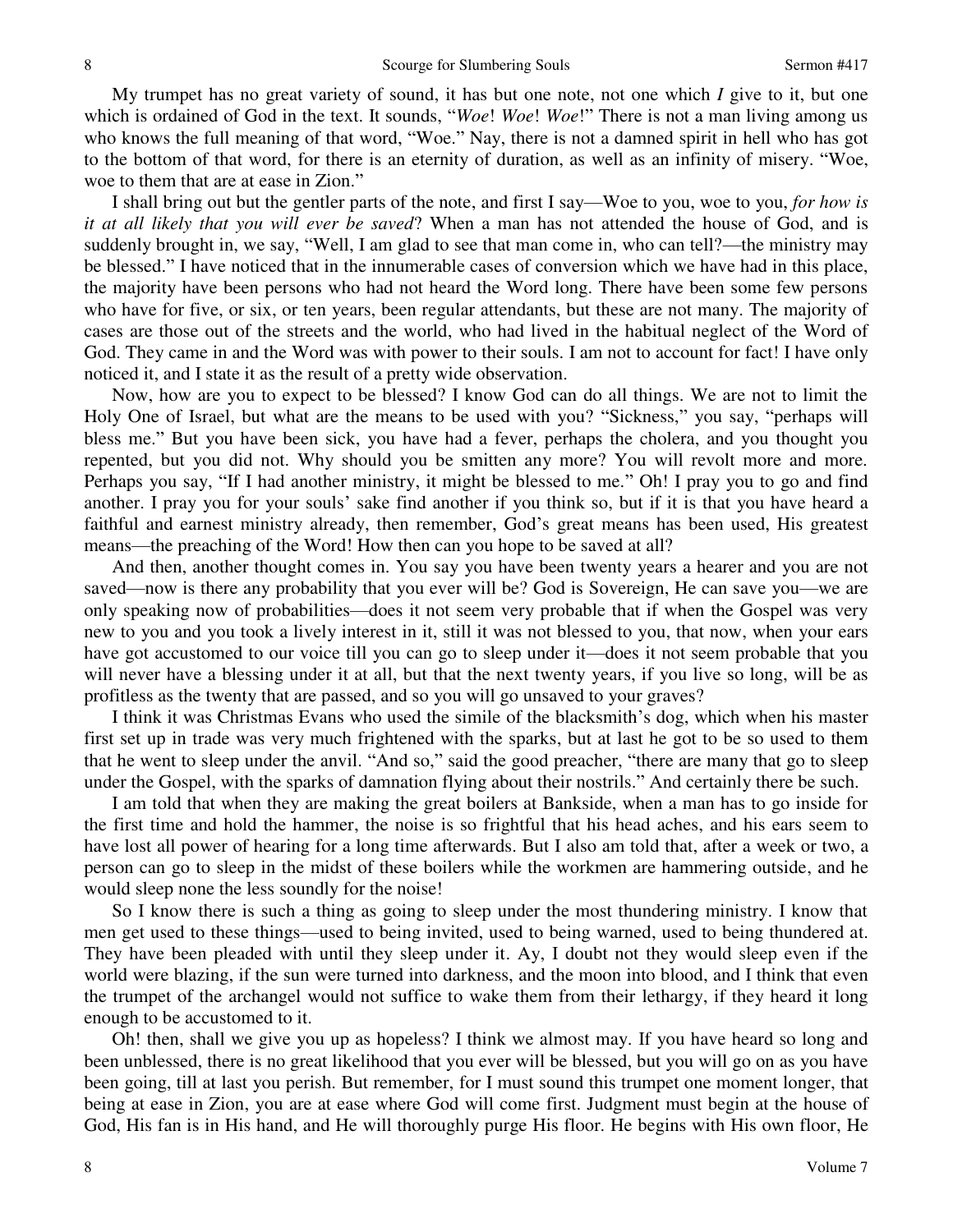shall purify the sons of Levi. He will begin with those that are in His house, so that judgment will have to begin with you.

What a place to be asleep in! Not asleep in the far ends of that country, where the invasion can only come after due and proper notice, but asleep on the coast, when justice is on board its vessel, and is ready to land on the shore. This is to sleep, indeed. Remember too, you are asleep where God is most severe, for certain it is, according to Scripture, that it shall be more tolerable for Sodom and Gomorrah at the day of judgment than for Capernaum, where Christ was preached.

Why, you are asleep where Justice deals its heaviest blow—asleep where its sword is keenest, where its battle is hottest, and its doom is the most dreadful. Well, if you are sleeping here, I think you will sleep anywhere, and if the thundering of God's great woe cannot suffice to wake you up, what can? O God Almighty! What can? You can do it Yourself! O that You would do it! But it shall be a miracle indeed and a wonder of grace, if these sleepers shall be made to wake.

And now, I send you not home with the word "Woe" in your ears alone. Do you feel the force of what has been said? O my hearers! Do you feel that it is a solemn thing to have been at ease so long? Do you tremble? Are you saying, "O that I might be saved! O that God would have mercy upon me"? He will do it! He will! The Gospel is still free to you as it always has been, and lo, we preach it to you. All He asks of you is to believe in the Lord Jesus Christ, and you shall be saved. He has not asked an impossible thing, a hard thing—that which takes weeks to do. It is done in an instant, and when His Spirit is present, it is done at once and completely.

"But what is it to believe in Christ?" say you. It is to trust Him—trust Him with your soul—trust Him with your soul just as it is. Trust Him with it now! I do not say to you, "Go home and pray," though I hope you will—that is not my errand. I have to say, "Believe on the Lord Jesus Christ." That is the way to salvation, and you have no need to go home to do that. If the Spirit of God has shown you your need of Christ, that can be done where you are—in the pew.

O may the Spirit enable you in your soul thus to cry to God, "I am guilty of all that has been said. I am guilty, I acknowledge it with sorrow. I feel I cannot save myself, and that the means of grace cannot save me, for they have been tried and they have failed. Lord, I have such a stony heart that nothing can break it but Yourself. I am such a careless, good-for-nothing sinner, that the most earnest ministry is lost upon me. I have been pleaded with long, but I have not turned. I confess that all this has aggravated my guilt, I acknowledge it, and now, if You destroy me, Lord, You would be just. But O save me! Save me!—not for any good thing I have, for, 'All unholy and unclean, I am nothing else but sin.' But Father, Jesus died, I believe that He is able, and that He is willing to save to the uttermost those who come unto God by Him! Just as I am, I put my case into His hands, I am guilty. Lord, I feel it. Oh! that I could feel it more, but Lord, I trust in Him."

Are you touching the hem of His garment, and putting your trust in what He did and what He is? Then your sins, which are many, are all forgiven you. Go in peace. "There is therefore, now no condemnation to them that are in Christ Jesus." You are saved the moment you believe in Christ. You are saved. His finished work is yours. It needs not a stitch to be added to it. His complete atonement is yours. It needs no blood of bulls, no tears of man, to complete it. I